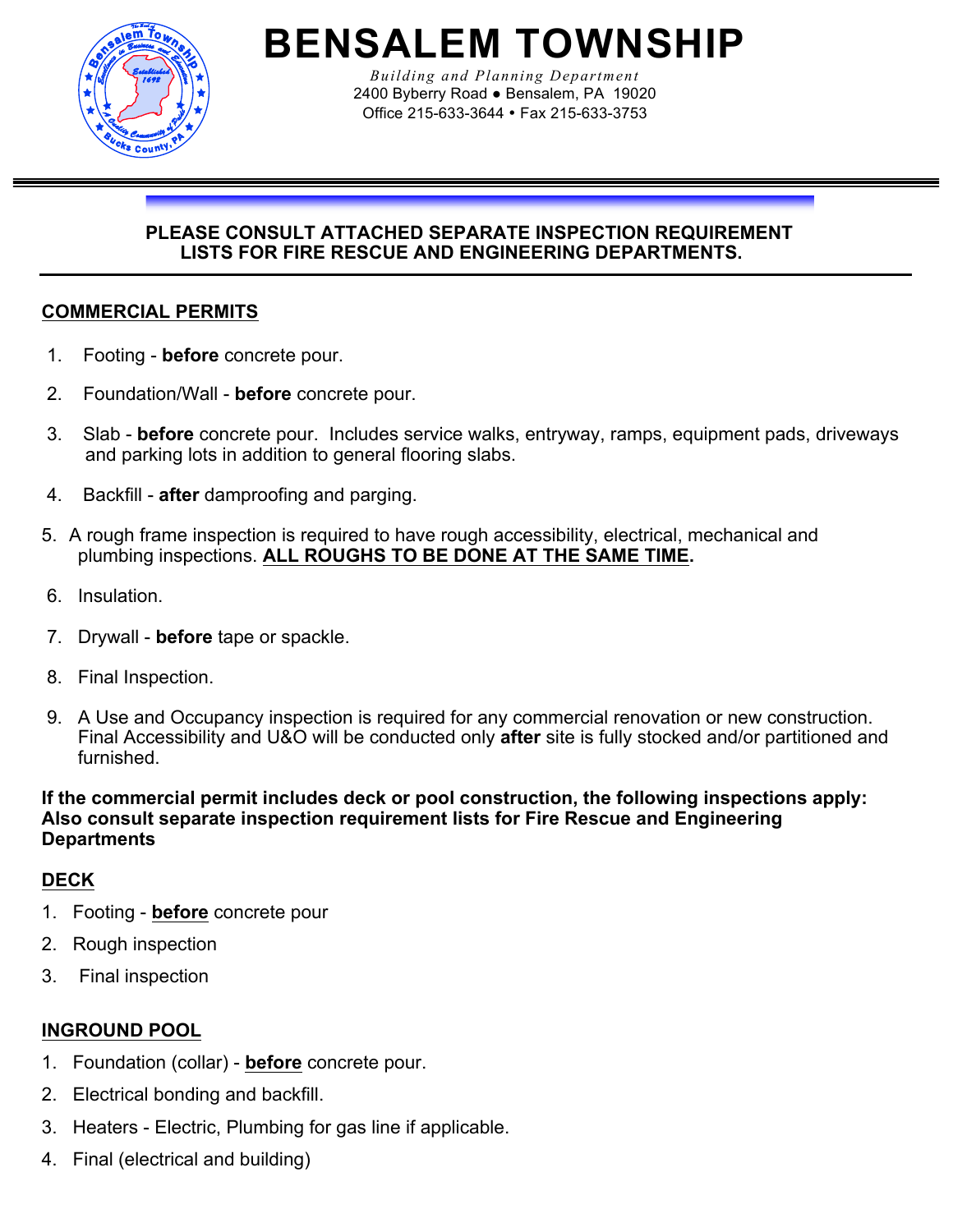## **ABOVE GROUND POOLS**

- 1. Electrical Any underground wiring (**before** backfill).
- 2. Heaters Electric, Plumbing for gas line if applicable.
- 2. Final (electrical and building).

## **RESIDENTIAL PERMITS**

## **Consult separate inspection requirement lists for Fire Rescue and Engineering Departments.**

Contact **BENSALEM TOWNSHIP BUILDING & PLANNING DEPARTMENT** at **215-633-3644** only for FIRE RESCUE DEPARTMENT inspection scheduling as detailed on separate list.

To schedule inspections for ZONING, ALTERATION OF LAND, STAKEOUTS or other ENGINEERING inspections, contact **O'DONNELL & NACCARATO ENGINEERING** Inspector 24 hours in advance at **215-633-3652**.

For all other residential inspections for CONSTRUCTION, INTERIOR RENOVATIONS, or projects including Roofs, Sheds, Siding, Electric, Plumbing, Heating/Air Conditioning, Patios and Pavers, Driveways, **Retaining** 

Walls, Fences, etc., contact **CODE INSPECTIONS INC**., at **215-672-9400**.

## **MISCELLANEOUS**

You will need the permit number and job site address in order to schedule an inspection.

A responsible adult MUST BE PRESENT for all inspections.

All permits and related approved printed plans must be readily available on site at the time of the inspection.

Permits are to be prominently displayed in the front window or easily visible location.

All contractors and subcontractors are required to be properly licensed with Bensalem Township before commercial permits or new home construction permits will be issued.

All contractors and subcontractors are required to be properly licensed with the Pennsylvania Attorney General's Office before home improvement permits will be issued.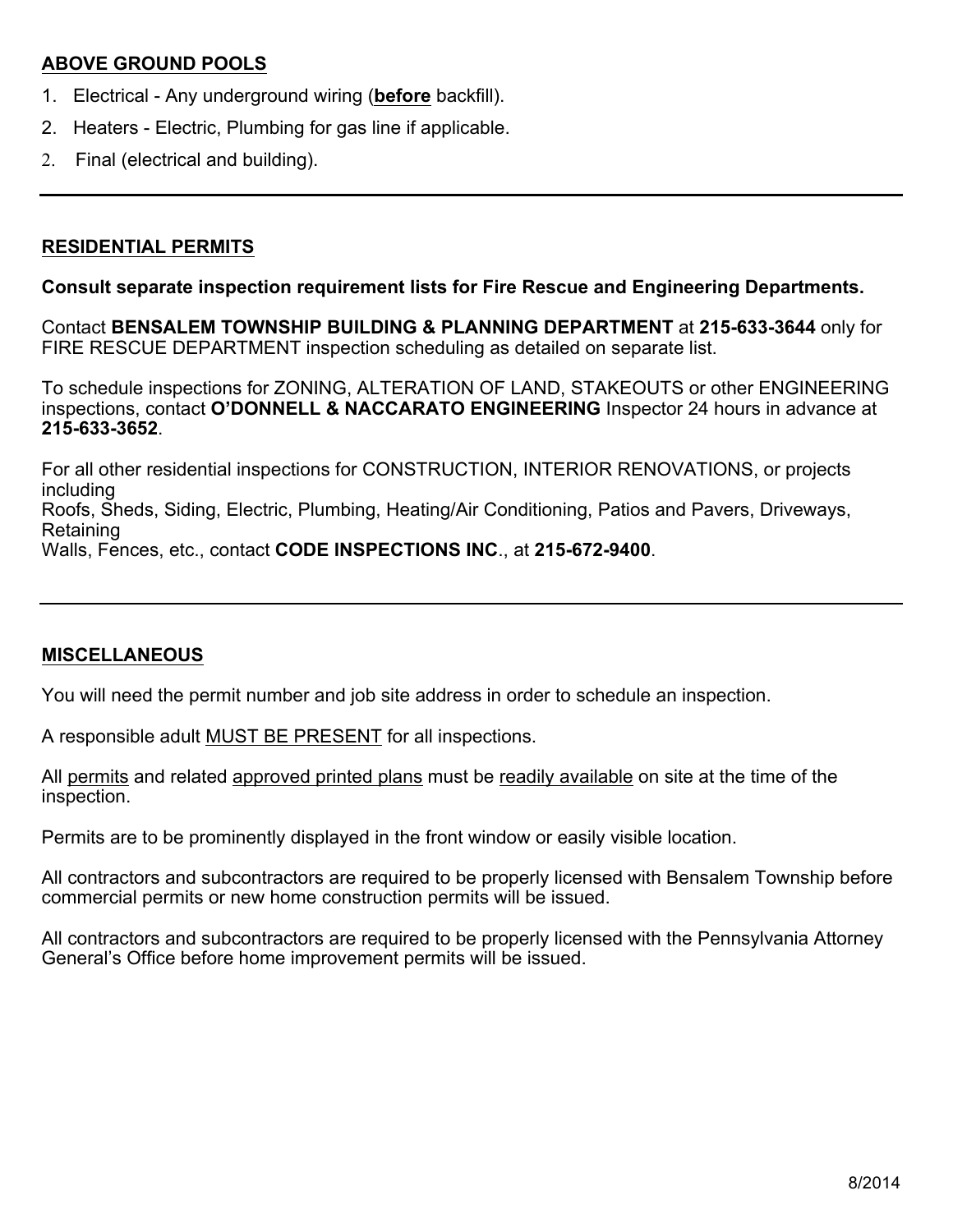# **O'DONNELL & NACCARATO ENGINEERING**

# **INSPECTION REQUIREMENTS BUILDING CONSTRUCTION**

- 1. Stakeout inspection is required to be completed by the engineering department for all new homes. All required erosion and sedimentation controls must be installed prior to any earthwork activities. Any relocation must be approved by the Engineering Department.
- 2. If underground seepage bed is required, the bed must be inspected by the Engineering Department. Several inspections may be required which will be coordinated at that time with the contractor. But initial inspection must be completed prior to installation of fabric and stone.
- 3. A rough grade inspection is required to be completed by the engineering department for new homes only at the time of the rough inspection. All swales must be rough graded as designed as well as having base course installed on driveway.
- 4. At the final inspection, final grading must be completed per township engineer approved plans on record with the township. The grading must be smooth and any debris must be removed prior to topsoil being distributed. Any required swales must be graded as designed on plans.
- 5. All subdivision requirements must be completed. The following items may pertain to the approved subdivision plan:
	- a. Street Trees
	- b. Concrete monuments or other approved marking
	- c. Road widening (curbs and sidewalks)
	- d. Storm water management system
- 6. The following are requirements that must be adhered to:
	- a. No grading is permitted within three (3) feet from any property line unless approved in writing on the submitted plan.
	- b. All disturbed areas must be seeded and mulched with hay unless property is already stabilized with an approved method. If property is not stabilized, proper erosion and sedimentation controls must be installed and maintained until disturbed areas are stabilized.
	- c. Any changes must be shown on a revised plan and submitted to the township engineer for review and approval.
	- d. A revised topographical plan may be required depending on the changes requested.
	- e. All disturbed areas must be restored to original conditions.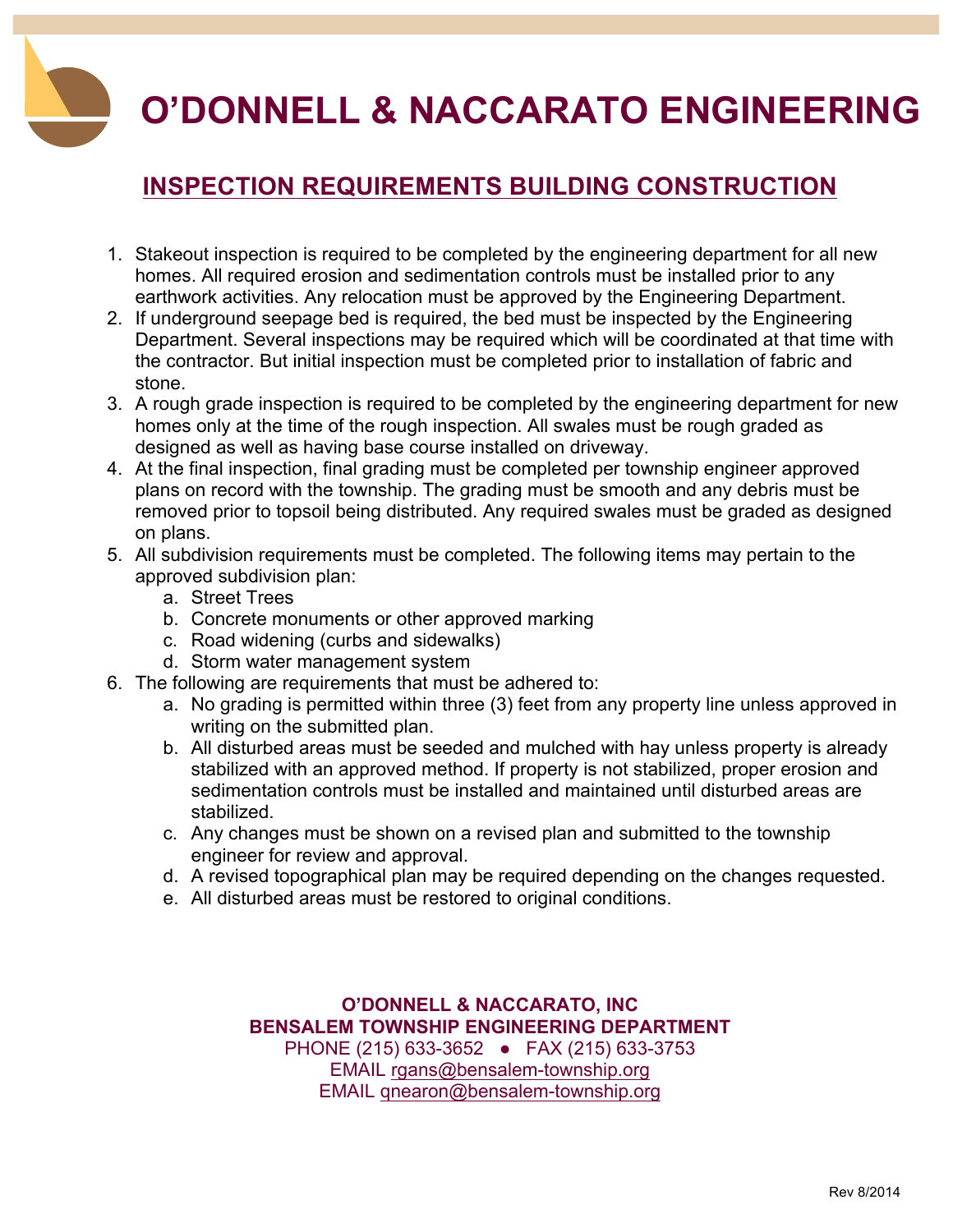**O'DONNELL & NACCARATO ENGINEERING**

# **INSPECTION REQUIREMENTS for ALTERATION of LAND, DECK or ZONING PERMITS**

- 1. If underground seepage bed or piping is required, the bed or pipe(s) must be inspected by the Engineering Department prior to backfill. Several inspections may be required for seepage beds which will be coordinated at that time with the contractor. But initial inspection must be completed prior to installation of fabric and stone.
- 2. At the final inspection, final grading must be completed per township engineer approved plans on record with the township and area stabilized as required. The grading must be smooth and any debris must be removed prior to topsoil being distributed. Any required swales must be graded as designed on plans.
- 3. The following requirements are mandatory and will be enforced:
	- a. No grading is permitted within three (3) feet from any property line unless approved in writing on the submitted plan.
	- b. All disturbed areas must be seeded and mulched with hay unless property is already stabilized with an approved method. If property is not stabilized, proper erosion and sedimentation controls must be installed and maintained until disturbed areas are stabilized.
	- c. Any changes must be shown on a revised plan and submitted to the township engineer for review and approval.
	- d. A revised topographical plan may be required depending on the changes requested.
	- e. All disturbed areas must be restored to original conditions.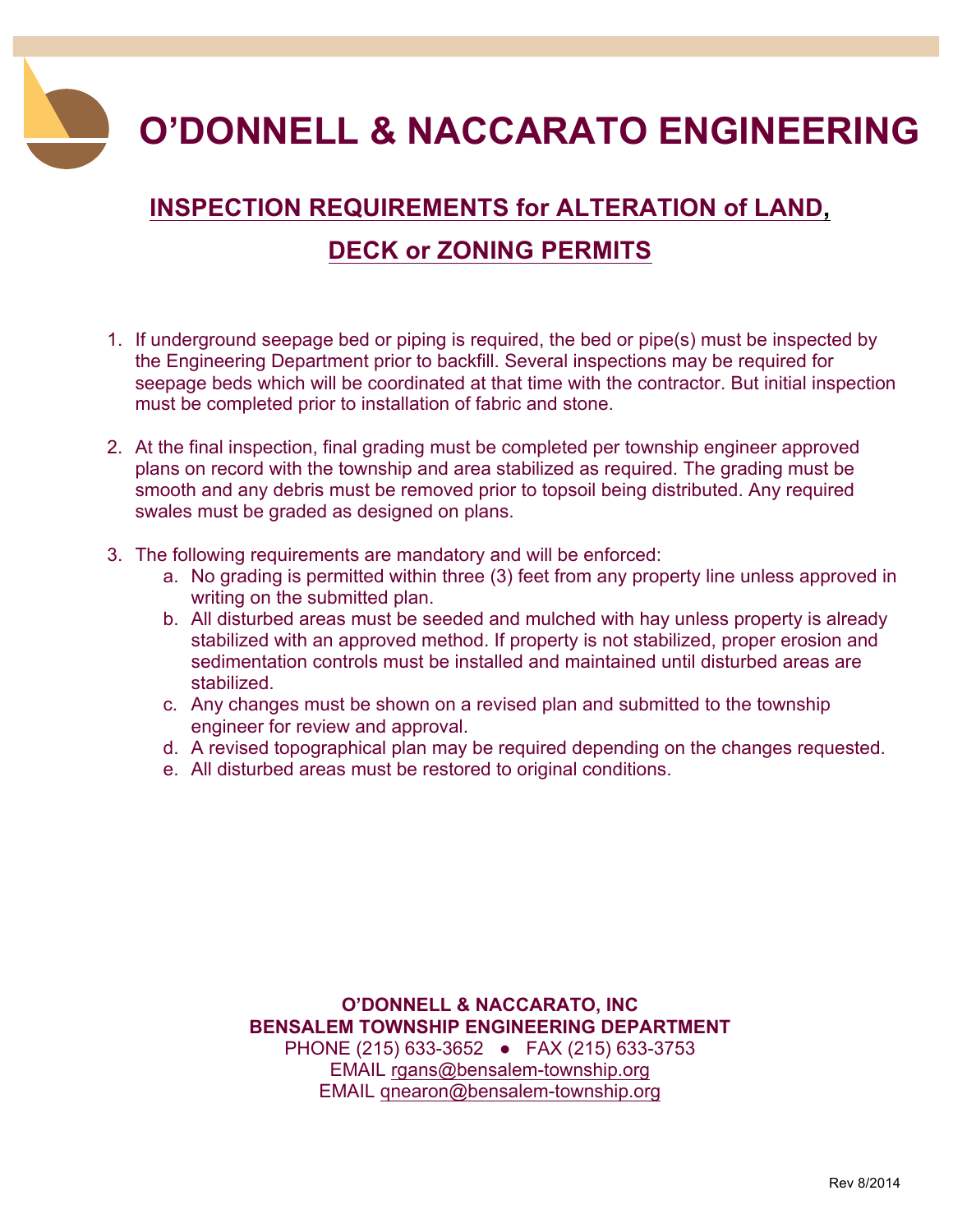## **STANDARD CONSTRUCTION DETAIL**

Standard Filter Fabric Fence18" High



\* Stakes spaced at 8' maximum. Use 2" x 2" wood or equivalent steel stakes.

Filter Fabric Fence must be placed at level existing grade. Both ends of the barrier must be extended at least 8' up slope at  $45^{\circ}$  to the main barrier alignment.

Sediment must be removed when accumulations reach 1/2 the above ground height of the fence.

Any section of filter fabric fence which has been undermined or topped must be immediately replaced with a Rock Filter Outlet.

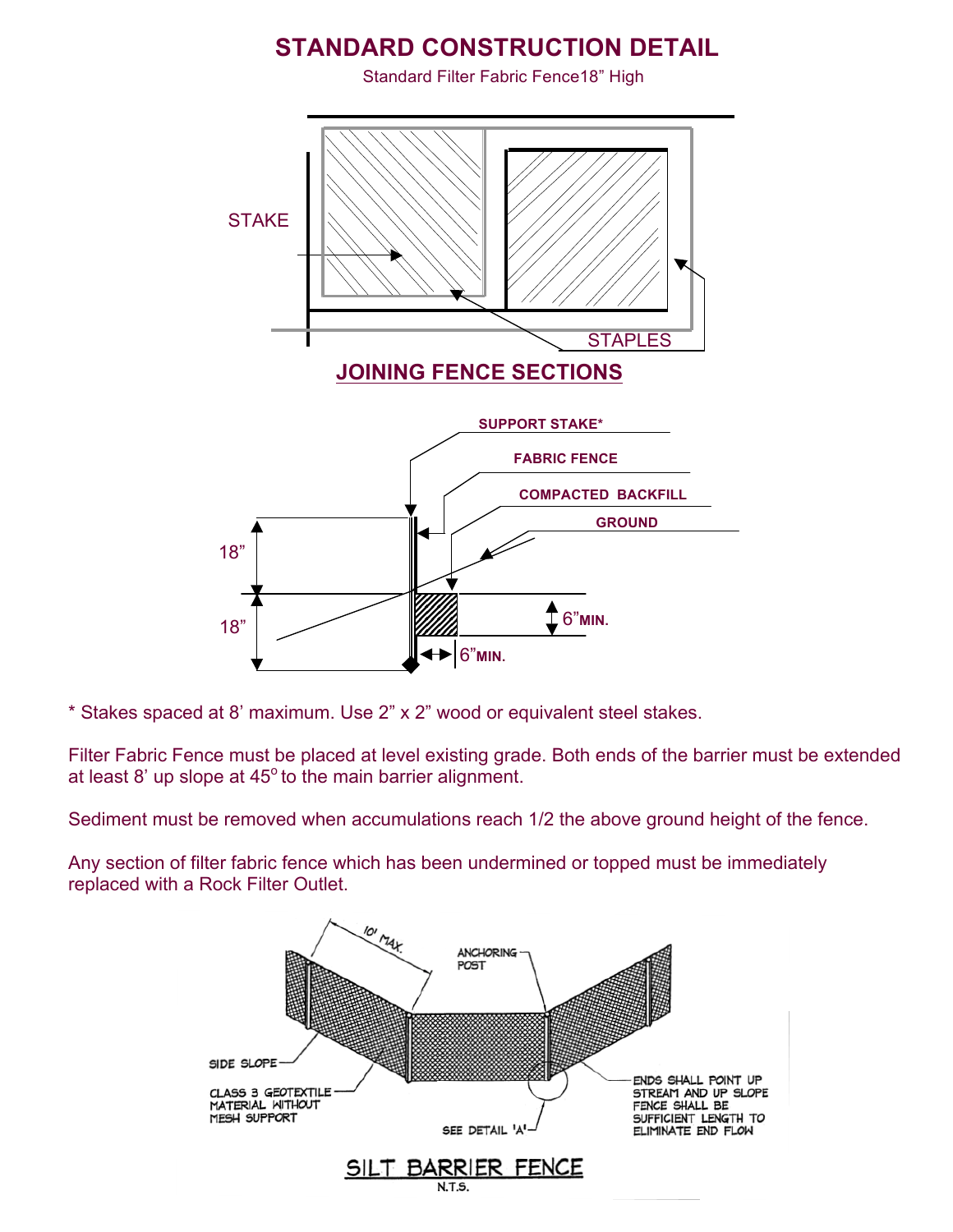

### **THE FOLLOWING ITEMS MUST BE COMPLETED PRIOR TO:**

- **USE AND OCCUPANCY FOR NEW CONSTRUCTION**
- **FINAL INSPECTIONS FOR FIRST FLOOR ADDITIONS**
- 1. Final grading completed per Township Engineer's approved plans on record with theTownship. The grading must be smooth and any debris must be removed prior to topsoil being distributed.
- 2. All disturbed areas must be seeded and mulched with hay unless property is already stabilized. Proper erosion and sedimentation control must be installed until disturbed areas are stabilized.
- 3. Driveways must be paved with wearing course per Township regulations.
- 4. Splash blocks must be installed.
- 5. Water box must be set at proper height.
- 6. Cleanout must be set at proper height and capped.
- 7. Service walk must be installed.
- 8. For new homes only, curbing and sidewalks must be installed, and road widening completed unless Township Council has approved a waiver.
- 9. Any changes must be shown on as-built plan and submitted to Township Engineer for review and approval.
- 10. All subdivision requirements must be completed. The following items may pertain to the approved subdivision plan:
	- a. Street trees
	- b. Concrete monuments or other approved markings
	- c. Road widening
	- d. Storm water management systems
- 11. All disturbed areas must be restored to original conditions

**To schedule engineering inspections, contact the Engineering Department 24 hours in advance at 215-633-3652. See attached for additional details. You will need the job site address in order to schedule an inspection. Permits are to be prominently displayed in the front window or other easily visible location. All contractors and subcontractors are required to be properly licensed in Bensalem Township.**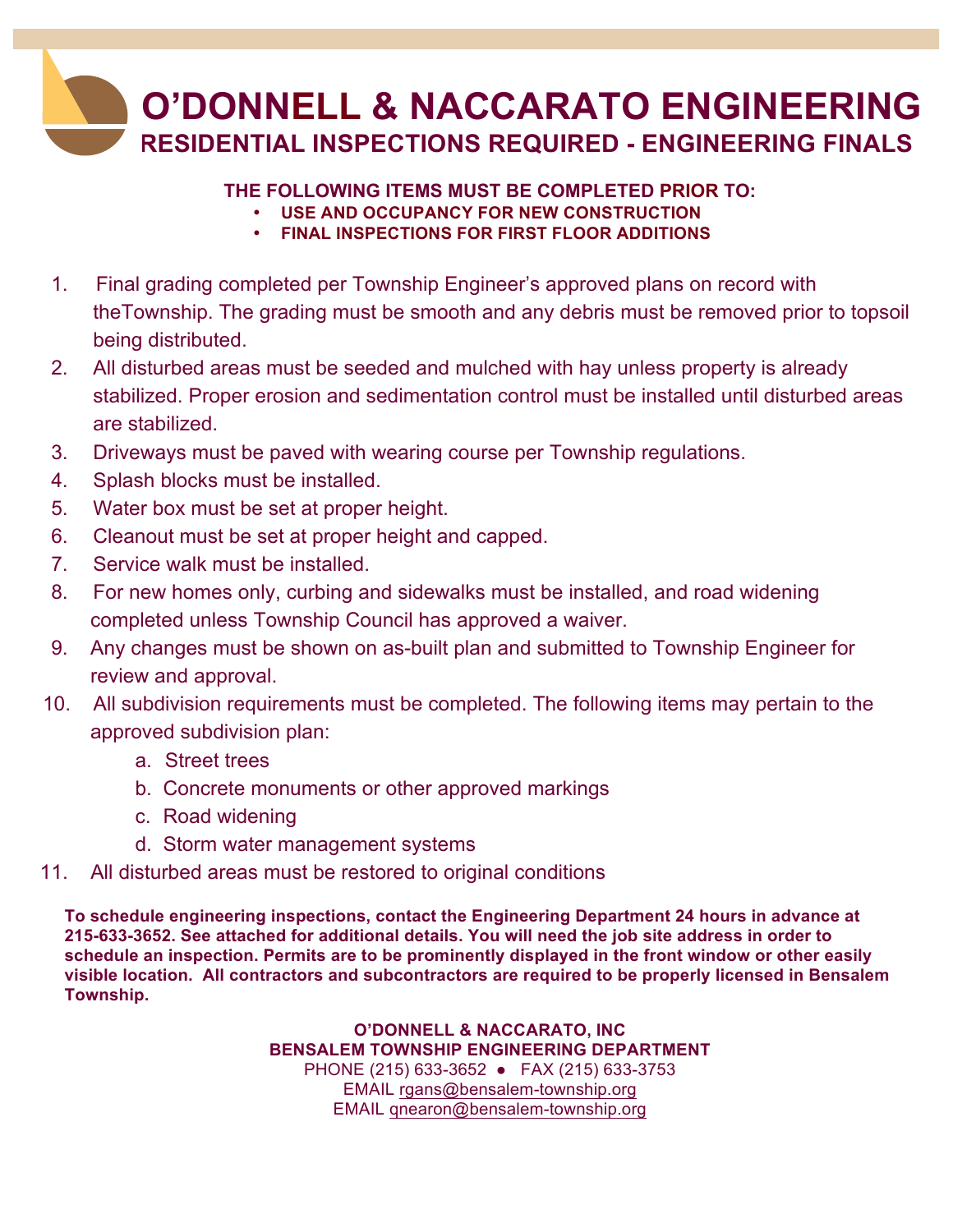**O'DONNELL & NACCARATO ENGINEERING**

## **INSPECTION REQUIREMENTS FOR POOL CONSTRUCTION**

- 1. Stakeout inspection is required to be completed by the engineering department for inground pools only. All required erosion and sedimentation controls must be installed prior to any earthwork activities. Any relocation must be approved by the Engineering Department.
- 2. A rough grade inspection is required to be completed by the engineering department for inground pools only prior to installation of concrete decking. All swales must be rough graded as designed.
- 3. At the final inspection, final grading must be completed per township engineer approved plans on record with the township. The grading must be smooth and any debris must be removed prior to topsoil being distributed. Any required swales must be graded as designed on plans.
- 3. The following requirements are mandatory and will be enforced:
	- a. No grading is permitted within three (3) feet from any property line unless approved in writing on the submitted plan.
	- b. All disturbed areas must be seeded and mulched with hay unless property is already stabilized with an approved method. If property is not stabilized, proper erosion and sedimentation controls must be installed and maintained until disturbed areas are stabilized.
	- c. Any changes must be shown on a revised plan and submitted to the township engineer for review and approval.
	- d. A revised topographical plan may be required depending on the changes requested.
	- e. All disturbed areas must be restored to original conditions.